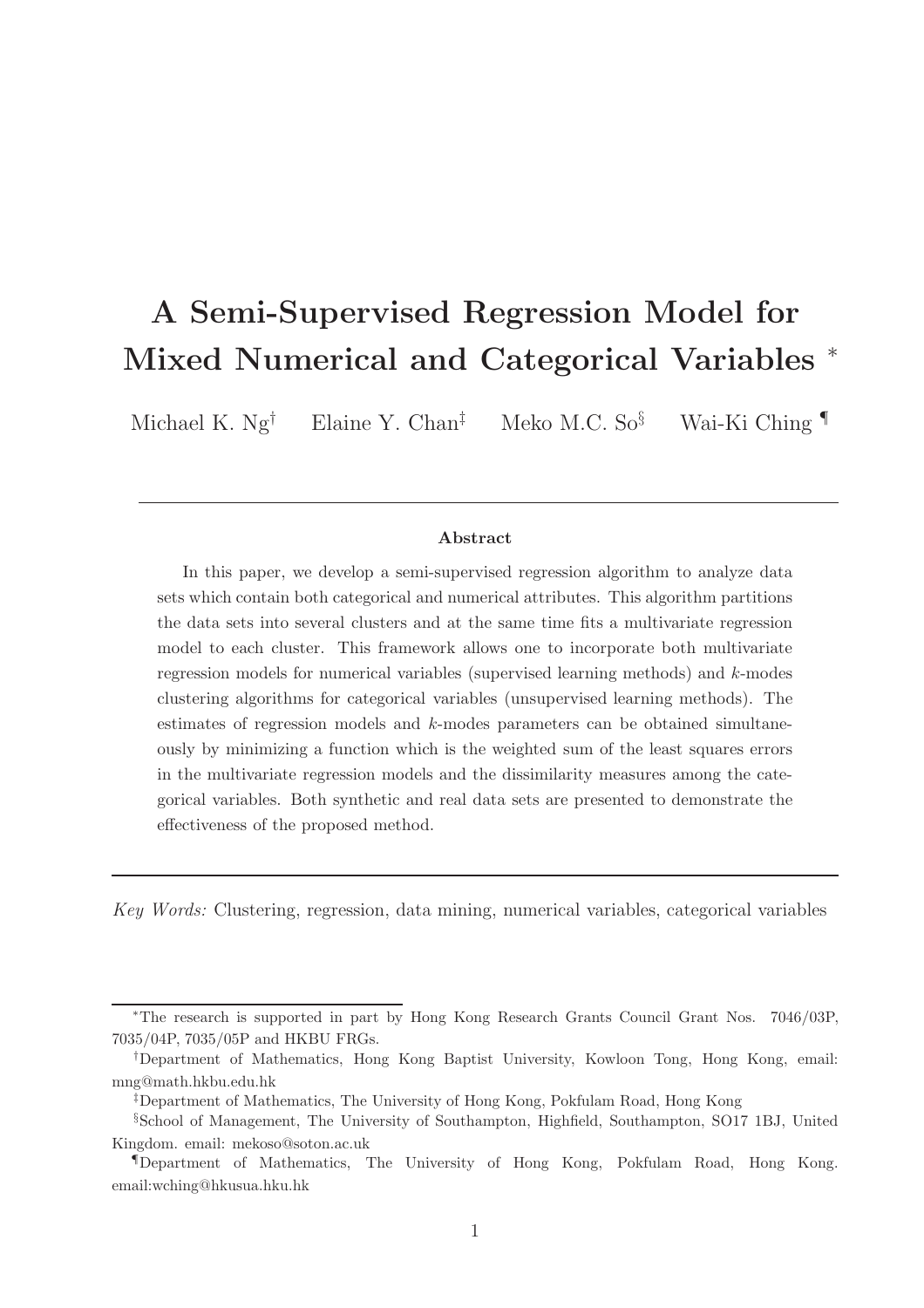## 1 Introduction

Regression analysis is a statistical technique that allows one to assess the relationship between a dependent variable and several independent variables. As a popular application in many disciplines, the use of regression analysis has been widely discussed in literatures [17, 20, 21, 16, 23]. In the classical regression analysis, the dependent variable and the independent variables fall into a continuous numeric domain and all statistical operations are terminologically computed on the set of real numbers. If the given dependent variable is a set of dichotomous data, the accuracy of regression analysis becomes sensitive to the size of the independent variables [18].

Logistic regression has been developed to predict a discrete outcome from a set of variables that may be continuous, discrete, dichotomous, or a mix. In logistic regression, the dependent variable can take the value 1 with a probability of success  $\theta$ , or the value 0 with probability of failure 1- $\theta$ . By using the logistic function,

$$
\log\left(\frac{\theta}{1-\theta}\right) = \exp(\alpha + \beta_1 x_1 + \dots + \beta_i x_i)
$$

where  $x_i$  are independent variables,  $\alpha$  and  $\beta_i$  are parameters to be estimated in the model. The goal of logistic regression is to correctly predict the category of outcome for individual cases using the most parsimonious model. For instance, Mlogit techniques [18, 23] use the multinomial logit distribution to model unordered categorical variables. The dependent variable may be in the format of either character strings or integer values. A general class of regression models for ordinal data is developed in [17], for instance PLUM (Polytomous Universal Model). These models utilize the ordinal nature of the data by describing various modes of stochastic ordering and this eliminates the need for assigning scores or otherwise assuming cardinality instead of ordinality. Two models in particular, the proportional odds and the proportional hazards models are likely to be most useful in practice because of the simplicity of their interpretation. These linear models are shown to be multivariate extensions of generalized linear models. Hubert and Rousseeuw [13] explored the use of regression models where the regressors are both numerical and ordinal data. They introduced a robust regression method which performs a weighted least absolute values fit to both types of data. In [9], Hathaway and Bezdek studied switching regression models and fuzzy clustering for numerical data.

A simple regression model may not be able to handle the need of today's information abundance. For example, one may have a data set consisting of customer purchasing records with attributes as stated as in Table 1. There are six numerical variables, three nominal variables and one ordinal variable: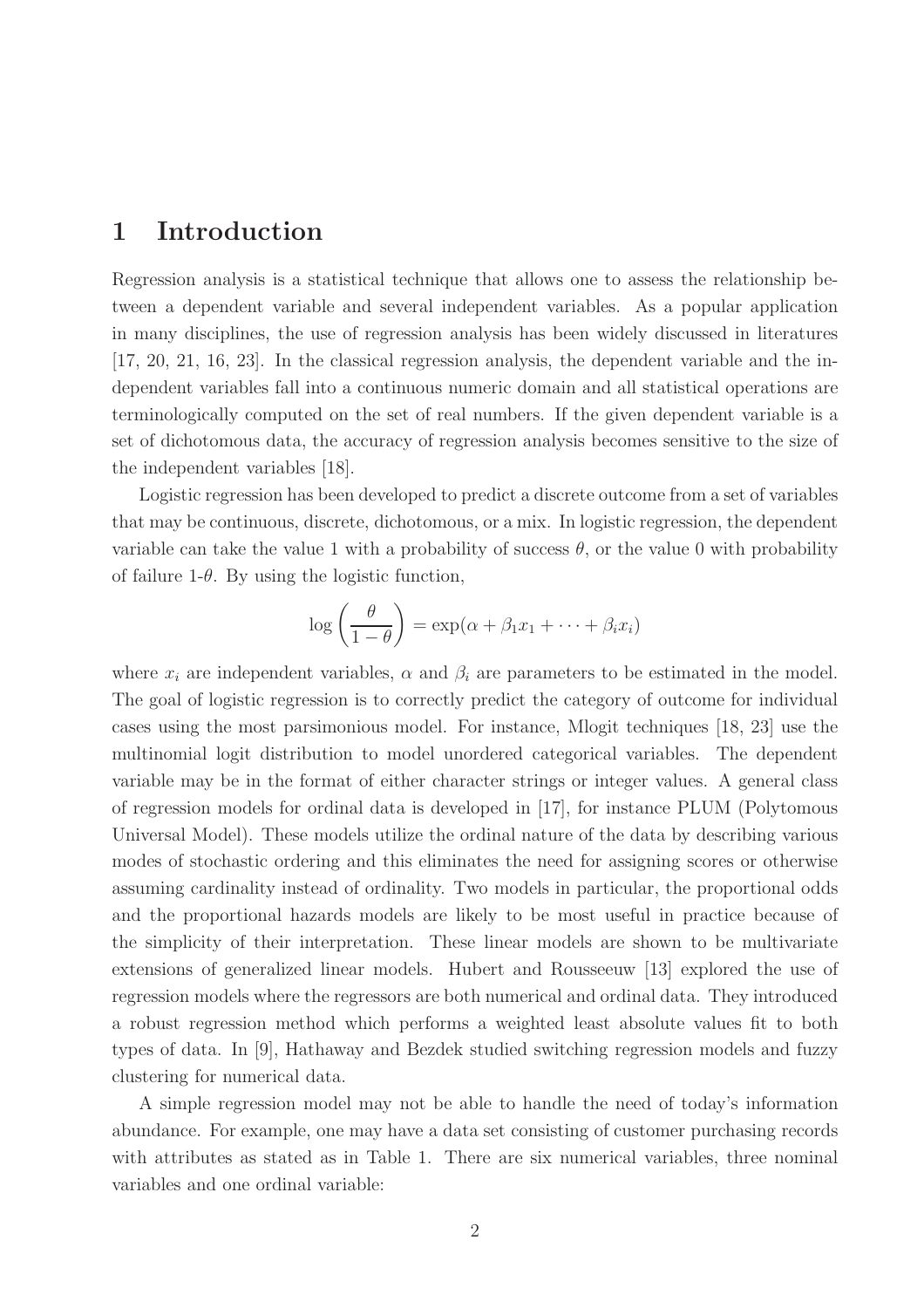Num1 – amount spend per visit;

- Num2 shopping time spent;
- Num3 age;
- Num4 number of visits within a month;
- Num5 number of purchases within a month;
- Num6 income;
- Nom1 type of purchasing products;
- Nom2 residential area;
- Nom3 service satisfaction level;

Ord1 –gender.

Suppose the company is going to launch a marketing campaign for promotion. Before making any promotion decision, very often it is desirable to classify its customers into two groups: Loyal or Contingent, see for instance [6]. Moreover, the company manager may intend to fit regression models (supervised learning) with amount spend per visit as the dependent variable for both types of customers in the hope of tackling different customer characteristics. In this situation, one cannot directly implement any regression model to the whole data set because it constitutes a vast mixture of information for both Loyal or Contingent. Thus, clustering procedure (unsupervised learning) [1, 2] is required.

|                                                  | Variables                        |                                    |                           |                   |                |                                          |                |                                |                                   |         |
|--------------------------------------------------|----------------------------------|------------------------------------|---------------------------|-------------------|----------------|------------------------------------------|----------------|--------------------------------|-----------------------------------|---------|
| ID                                               | Numerical                        |                                    |                           |                   |                |                                          | Nominal        |                                |                                   | Ordinal |
|                                                  | Num1                             | Num2                               | Num3                      | Num4              | Num5           | Num <sub>6</sub>                         | Nom1           | Nom <sub>2</sub>               | Nom <sub>3</sub>                  | Ord1    |
| 1                                                | 35                               | 15                                 | 52                        | $\overline{2}$    | $\overline{2}$ | NA                                       | $\overline{4}$ | Far                            | 3                                 | M       |
| 2                                                | 102                              | 20                                 | 31                        | 4                 | 3              | 18000                                    | 10             | Med                            | 6                                 | M       |
| 3                                                | 40                               | $\overline{5}$                     | 23                        | $\overline{5}$    | $\overline{5}$ | NA                                       | $\overline{5}$ | Far                            | 7                                 | F       |
| $\overline{4}$                                   | 32                               | 45                                 | 42                        | 6                 | 4              | 24000                                    | 8              | Med                            | 6                                 | F       |
| $\overline{5}$                                   | 8                                | 82                                 | 65                        | 10                | $\overline{2}$ | 3000                                     | $\overline{4}$ | Near                           | $\overline{4}$                    | F       |
| $\overline{\phantom{a}}$<br>$\cdot$<br>$\bullet$ | ٠<br>$\bullet$<br>$\blacksquare$ | ٠<br>٠<br>$\overline{\phantom{a}}$ | ٠<br>$\bullet$<br>$\cdot$ | ٠<br>٠<br>$\cdot$ | ٠              | $\bullet$<br>$\bullet$<br>$\blacksquare$ | ٠<br>۰<br>٠    | ٠<br>٠<br>$\ddot{\phantom{a}}$ | $\bullet$<br>$\cdot$<br>$\lambda$ |         |
| 1000                                             | 20                               | 36                                 | 28                        | 3                 | 1<br>-         | 18000                                    | $\overline{2}$ | Near                           | $\overline{5}$                    | F       |

Table 1: Variables and Customer Purchasing Records.

In this paper, we aim at developing a model namely Semi-Supervised Regression Model (SSRM) to fulfill the practical need. The basic idea of semi-supervised clustering [4, 19] is that the clustering algorithm is activated by a limited amount of supervisions. These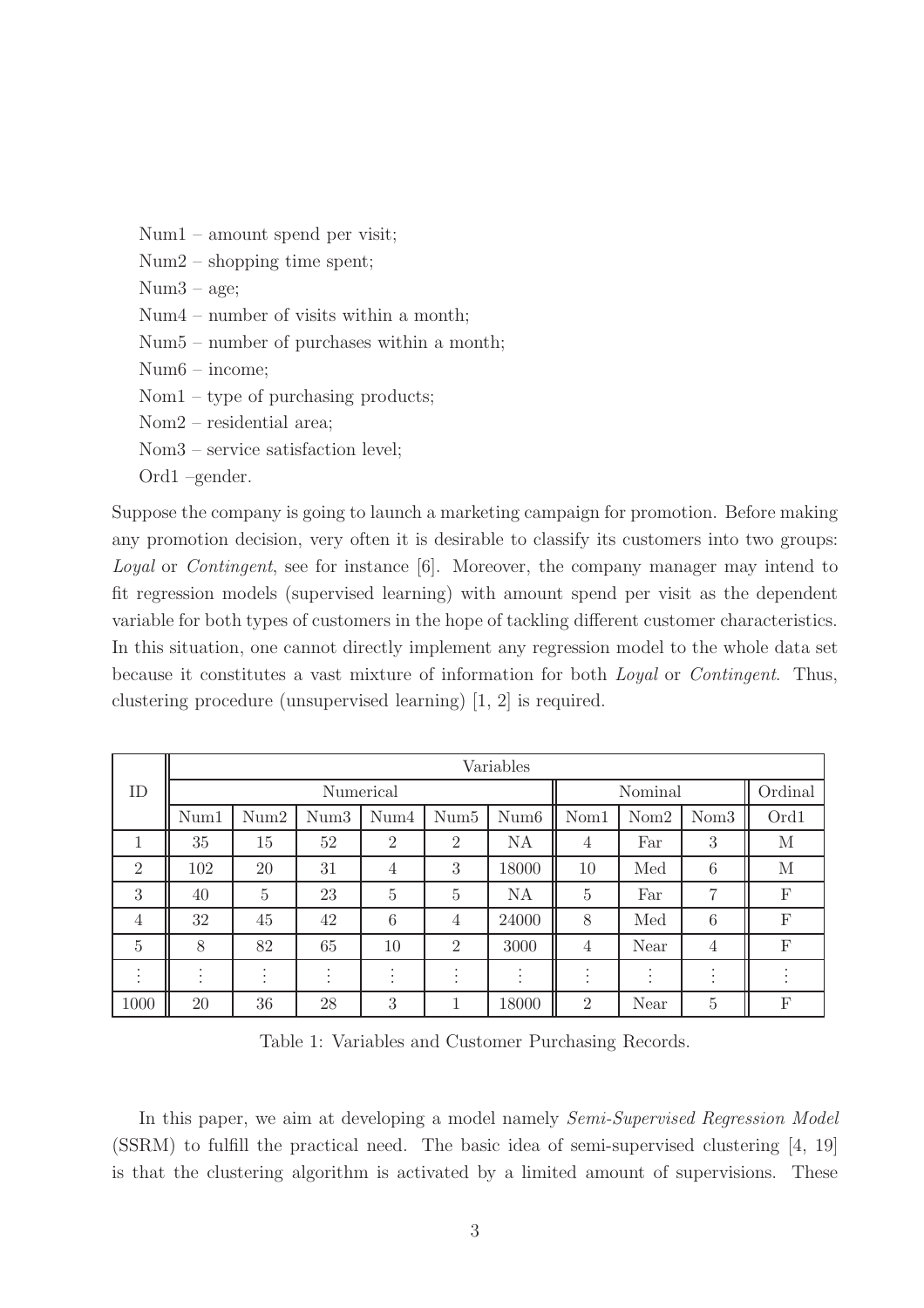supervisions indeed are constraints established by the labeled data. The semi-supervised clustering algorithms use the labeled data (the constraints) to train the unlabeled data so as to improve the clustering accuracy.

The approach of *Semi-Supervised Learning* inspires us to develop our SSRM. We grasp the idea of tagging attributes with labeled data or not labeled data. Here we assume all the numerical attributes are labeled data. One of these numerical attributes is termed as the dependent variable (for example the amount spend per visit in the example), and other numerical attributes are independent variables. On the other hand, we assume that all the categorical attributes are unlabeled data. SSRM uses a clustering algorithm to cluster all unlabeled attributes. The data set is divided into several clusters, then SSRM computes a regression model for each cluster. The evaluation of model parameters is achieved by measuring a function which consists of a weighted sum of the least squares errors of these regression models and the dissimilarity measures among the categorical attributes. Such function values are used to train the model parameters and the partitioning of the data set. The above procedures can be repeated until the function values cannot be further improved (see Figure 1). In this paper, we will present experimental results on synthetic and real data sets to illustrate that the proposed method is effective.

The outline of this paper is as follows. In Section 2, we present the mathematical formulation of SSRM. In Section 3, experimental results are given to demonstrate the effectiveness of the proposed model. Finally, concluding remarks are given in Section 4.

## 2 The Formulation of SSRM

In this section, we present the notations which will be used throughout the discussion and the proposed SSRM.

#### 2.1 Notations

In this paper, we have  $N$  (indexed by  $n$ ) number of records. Attributes of these records are classified as either numerical or categorical. Numerical attributes include all those represented by real numbers and exist in a continuous space. A finite and discrete attribute is defined as categorical. We have R (indexed by r) numerical attributes and M (indexed by m) categorical attributes. Let

$$
Z=(Z_1,Z_2,\ldots,Z_N)^T
$$

be an  $N \times R$  matrix for the numerical attributes,

$$
C=(C_1,C_2,\ldots,C_N)^T
$$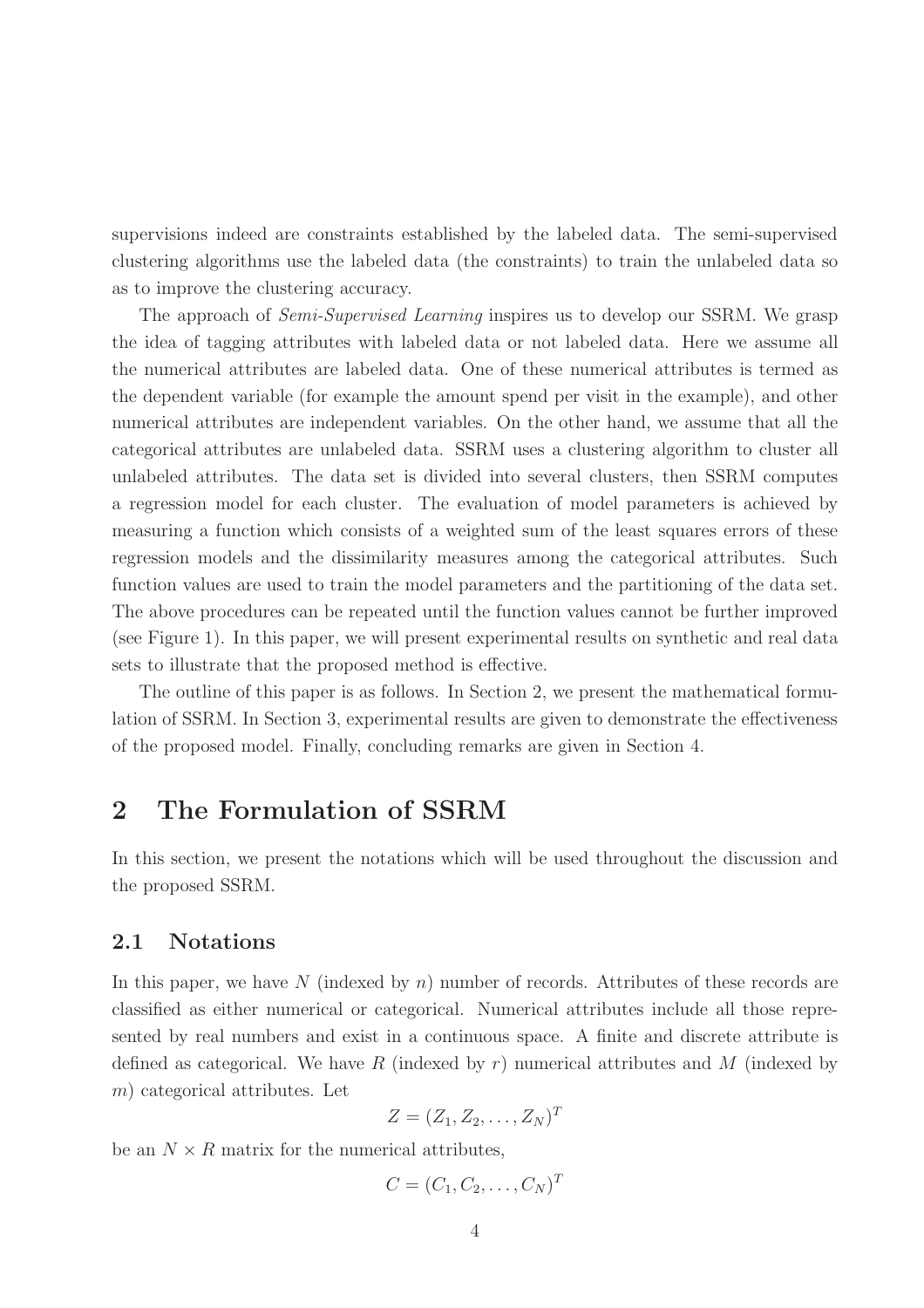

Figure 1: Flowchart of the SSRM algorithm.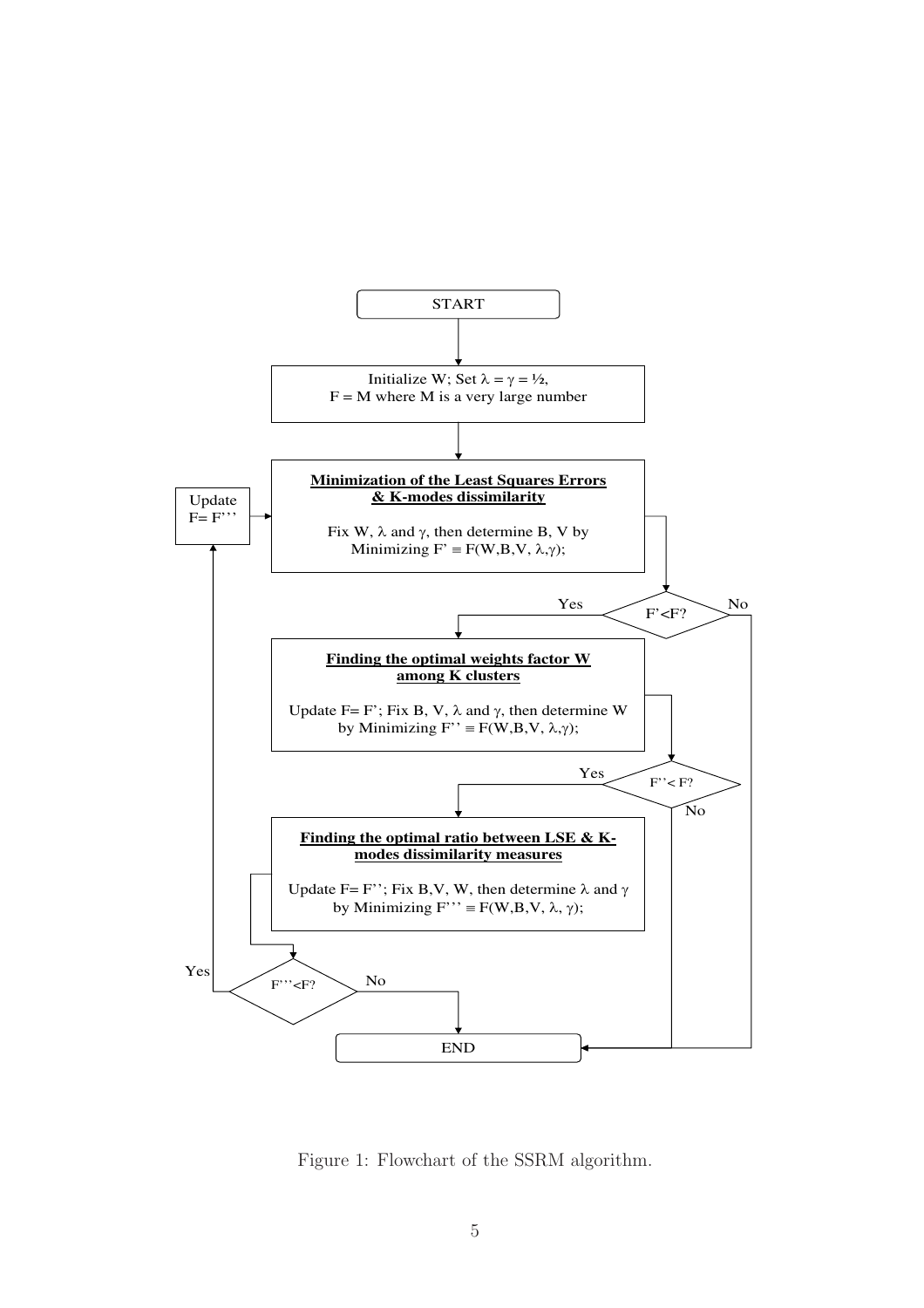be an  $N \times M$  matrix for the categorical attributes, and

$$
X = (Z, C) = (x_{nj}),
$$
 where  $n = 1, 2, ..., N; j = 1, 2, ..., R + M,$ 

be an  $N \times (R+M)$  matrix for all the records in which the first R columns are the numerical attributes, and the M categorical attributes as a consequence.

#### 2.2 The Regression Model

The classical multivariate linear regression is effective in assessing the association among numerical variables. We have a single dependent variable Y and a collection of independent variables  $Z_1, Z_2, \ldots, Z_L$  where  $L = R - 1$ . Each set of regression coefficients is labeled as  $\beta_0^k, \beta_1^k, \ldots, \beta_L^k$ , for  $k = 1, 2, \ldots, K$  where k stands for the kth cluster. The multivariate linear regression model aims at predicting Y by using the linear predictor  $B_k^T Z$ , where

$$
B_k = (\beta_0^k, \beta_1^k, \dots, \beta_L^k)^T
$$
 and  $Z = (1, Z_1, Z_2, \dots, Z_L)^T$ .

For a given predictor of the above form, the error in the prediction of  $Y$  is the prediction error:

$$
Y - B_k^T Z.
$$

Since this error is random, it is customary to select  $B_k$  (for every cluster) to minimize the mean square error :  $E(Y - B_k^T Z)^2$ . For a finite set of data points, the error is measured by

$$
\sum_{n=1}^{N} (Y^{(n)} - B_k^T Z^{(n)})^2,
$$

where

$$
Y^{(n)}
$$
 and  $Z^{(n)} = [1, Z_1^{(n)}, Z_2^{(n)}, \dots, Z_L^{(n)}]$ 

refer to the attributes of the nth record.

## 2.3 The Clustering Algorithm

As mentioned in Section 1, the main aim of our proposed algorithm is to partition the data set into K clusters. The clustering algorithm is the K-modes algorithm  $[7, 10, 12]$  which uses the K-means paradigm to cluster categorical data. Let  $W = [w_{n,k}]$  be an N-by-K matrix represents the partitioning of all records into K clusters, where one record is dedicated to one cluster, and let

$$
V = (V_1, V_2, \dots, V_K)^T
$$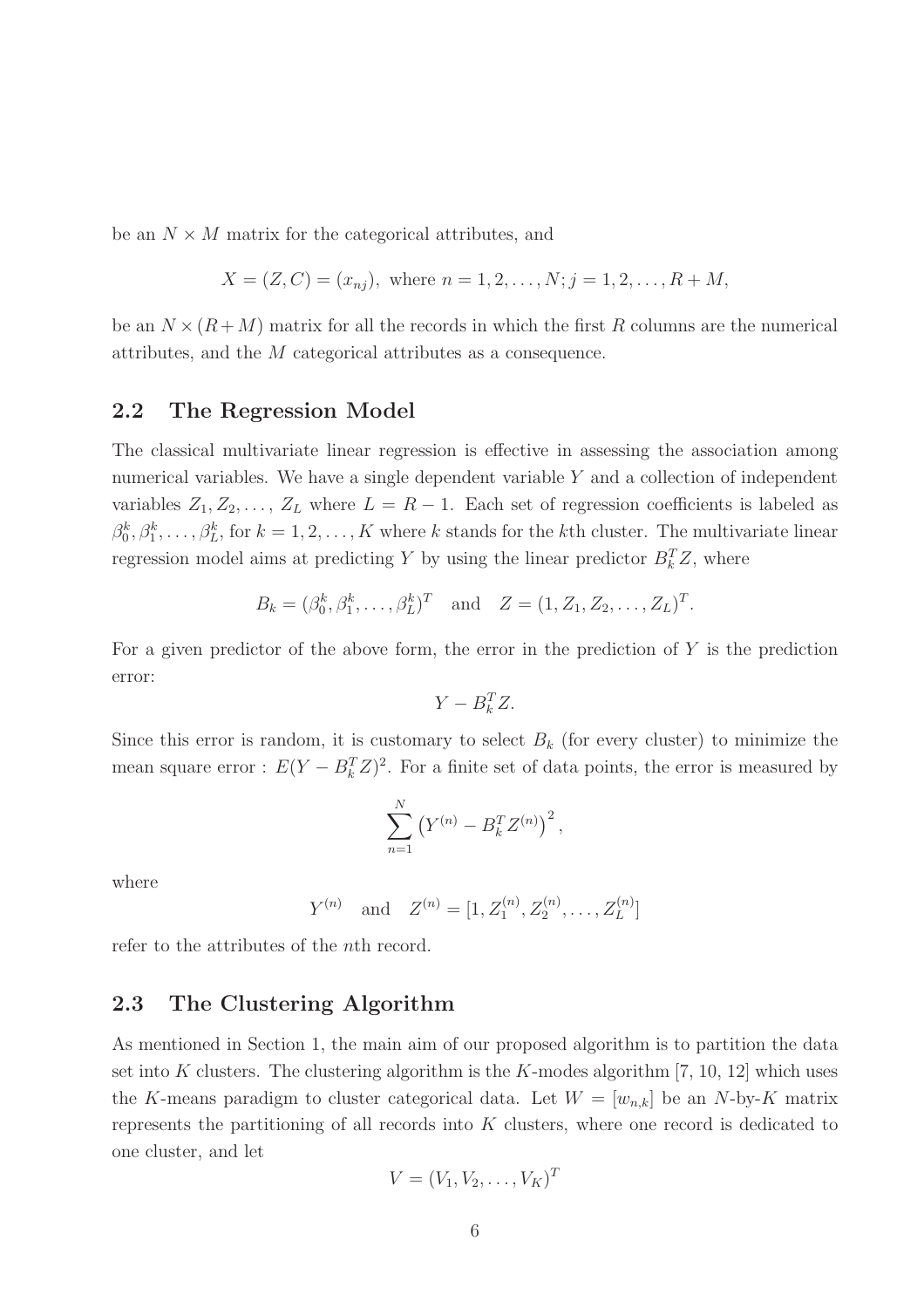be an K-by-M matrix representing a set of K-modes (that are centers) for those K clusters. The objective here is to find  $W$  and  $V$  that minimize the functional:

$$
F(W, V) = \sum_{k=1}^{K} \sum_{n=1}^{N} w_{n,k} d(V_k, C_n), \qquad (1)
$$

subject to

 $w_{n,k} \in \{0,1\}$ ,  $1 \le k \le K$ ,  $1 \le n \le N$ , (2) K

$$
\sum_{l=1}^{N} w_{n,k} = 1, \qquad \qquad 1 \le n \le N. \tag{3}
$$

Here  $K(\leq N)$  is the known number of clusters, and the simple matching dissimilarity  $d(\cdot, \cdot)$ measures the distance between two records, which exists in vector form and is defined as follows:

$$
d(X_i, X_l) = \sum_{r=R+1}^{M+R} \delta(x_{i,r}, x_{l,r})
$$
\n(4)

where

$$
\delta(x_{i,r}, x_{l,r}) = \begin{cases} 0, & x_{i,r} = x_{l,r}, \\ 1, & x_{i,r} \neq x_{l,r}. \end{cases}
$$

It is easy to verify that the function  $d(\cdot, \cdot)$  defines a metric space on the set of categorical attributes.

The minimization of  $F$  in (1) with the constraints in (2) and (3) forms a class of constrained nonlinear optimization problems whose solution is unknown [3]. The usual method for the optimization of F in  $(1)$  is to use partial optimization for V and W. Here we employed Huang and Ng's  $K$ -modes algorithm [11]. They have shown that the  $K$ -modes algorithm converges in a finite number of iterations. For the K-modes algorithm, we refer to  $[7, 12]$  for details. Here we first fix V and find necessary conditions on W to minimize  $F$ . Then, we fix W and minimize F with respect to V. A frequency-based method for updating V, and calculation of W for a given V has been proposed by Huang  $[10]$ .

#### 2.4 The Semi-Supervised Regression Model

The clustering (unsupervised learning) and regression (supervised learning) models work extremely well for data in specific natures. In this subsection, we introduce a SSRM model that integrates these two algorithms to tackle both numerical and categorical data.

In the proposed SSRM, we estimate the best fit parameters by an iterative algorithm. There are two objectives in the proposed SSRM: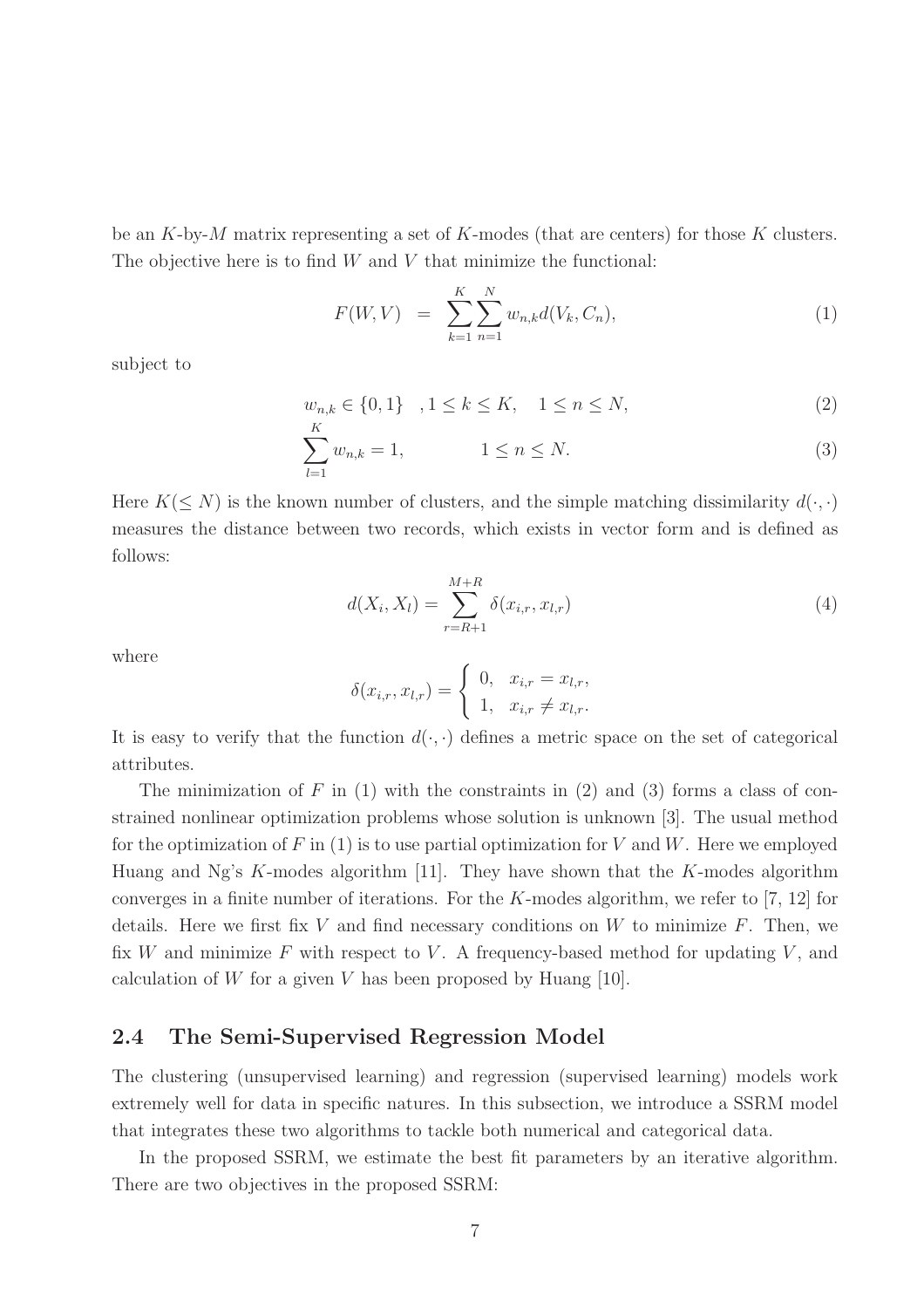- 1. The minimization of the least squares errors for all sets of regression coefficients.
- 2. The minimization of the K-modes dissimilarity measures of all categorical attributes.

These two objectives are incorporated into a single objective function by introducing the weighting factors  $\lambda_{\{\cdot,\cdot\}}$  and  $\gamma_{\{\cdot,\cdot\}}$ . Mathematically speaking, we have the following minimization problem:

Min 
$$
F(W, B, V, \lambda, \gamma) = \sum_{k=1}^{K} \sum_{n=1}^{N} w_{n,k} \left\{ \lambda_{n,k}^{\eta} \left\{ \left[ Y^{(n)} - B_k^T Z^{(n)} \right]^2 + \gamma_{n,k}^{\eta} d(V_k, C_n) \right\} \right\}
$$
 (5)

subject to  $(2)$ ,  $(3)$  and

$$
\begin{cases} \lambda_{n,k}, \gamma_{n,k} \ge 0, & 1 \ge k \ge K, \quad 1 \le n \le N, \\ \lambda_{n,k} + \gamma_{n,k} = 1, & 1 \le k \le K. \end{cases}
$$
 (6)

Here  $\eta$  is a control variable that found its best performance in the range  $[1,\infty)$  from experimental experience. Since the minimization problem is highly non-linear, iteration method are employed to improve the estimation of the parameters. The iteration method may terminate at a local minimum, therefore different initial guesses have been tried in our numerical experiment. The SSRM algorithm reads:

#### The SSRM Algorithm.

- Step 1. Choose an initial matrix  $W$  and set  $\lambda_{n,k}=\gamma_{n,k}=\frac{1}{2}$  $\frac{1}{2}$ , for all  $n$  and  $k$
- Step 2. Given  $W, \lambda$  and  $\gamma$ , determine B and V such that  $F(W, B, V, \lambda, \gamma)$  is minimized. If the objective function value is improved, goto Step 3, otherwise stop.
- Step 3. Given  $B, V, \lambda$  and  $\gamma$ , determine W such that  $F(W, B, V, \lambda, \gamma)$  is minimized. If the objective function value is improved, goto Step 4, otherwise stop.
- Step 4. Given  $B, V, W$ , determine  $\lambda$  and  $\gamma$  such that  $F(W, B, V, \lambda, \gamma)$  is minimized. If the objective function value is improved, goto Step 2, otherwise stop.

We note that Step 2 can be determined by solving a least squares problem. Step 3 can be found by counting the number of dominant categorical attributes [10, 11]. For the W in Step 3, the minimizers are given by (see for instance [10])

$$
w_{n,l} = \begin{cases} 1, & \text{if } \lambda_{n,l}^{\eta} \left[ Y^{(n)} - B_l^T Z^{(n)} \right]^2 + \gamma_{n,l}^{\eta} d(V_l, C_n) \\ & \leq \lambda_{n,j}^{\eta} \left[ Y^{(n)} - B_j^T Z^{(n)} \right]^2 + \gamma_{n,j}^{\eta} d(V_j, X_n), \quad \forall j \\ 0, & \text{otherwise.} \end{cases}
$$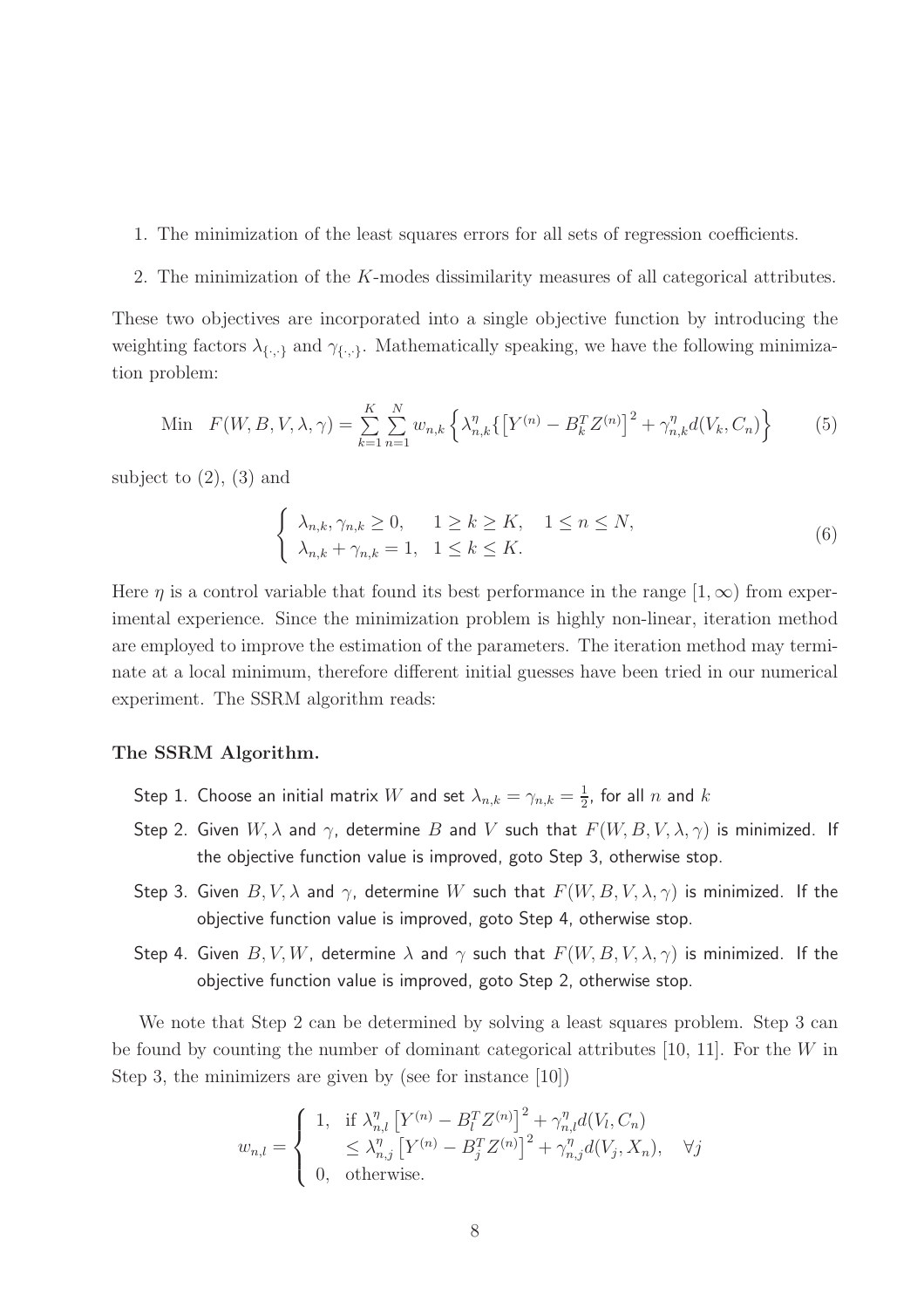|           | Number of    | Number         | Number   | Percentage of |
|-----------|--------------|----------------|----------|---------------|
| Data Sets | of Numerical | of Categorical | of       | the Dominant  |
|           | Attributes   | Attributes     | Clusters | Category      |
| Sample 1  | Two          | Two            | Two      | $60\%$        |
| Sample 2  | Two          | Two            | Two      | 40\%          |
| Sample 3  | Two          | Two            | Three    | 60%           |
| Sample 4  | Two          | Two            | Three    | 40\%          |

Table 2: Summary of data sets.

We remark that this minimum solution may not be unique, so  $w_{n,l} = 1$  may arbitrarily be assigned to the first minimizing index  $l$ , and the remaining entries of this column are set to zero. Similarly, the other two parameters  $\lambda$  and  $\gamma$  can be found in Step 4. The flowchart summarizes the SSRM algorithm in Figure 1.

## 3 Experimental Results

In this section, we present experimental results of the proposed SSRM for both synthetic and real data sets.

#### 3.1 Synthetic Data Sets

In order to test the performance of SSRM in varies settings, we conducted tests on several synthetic data sets with different characteristics in Table 2. For each categorical attribute, there are four categories.

For the numerical attributes, we used a variable  $\sigma$  to control the numeric variation from synthetic linear equations. The larger  $\sigma$  is, the higher variation of numerical attribute values will be. The generation of the numerical attribute values of such synthetic data sets is proposed in [9]. To obtain the average performance, we generated 100 test cases for each type of data sets.

Since the data sets contain real cluster labels for the data points, we use the external cluster validation method to evaluate the performance of the semi-supervised clustering algorithm in recovering the real clusters in the data. A clustering result is evaluated as follows. After a data set is clustered by the semi-supervised clustering algorithm, a new cluster variable is added to the data set to indicate the cluster each data point is assigned to. Using the cluster variable and the genuine class variable, we form a confusion matrix.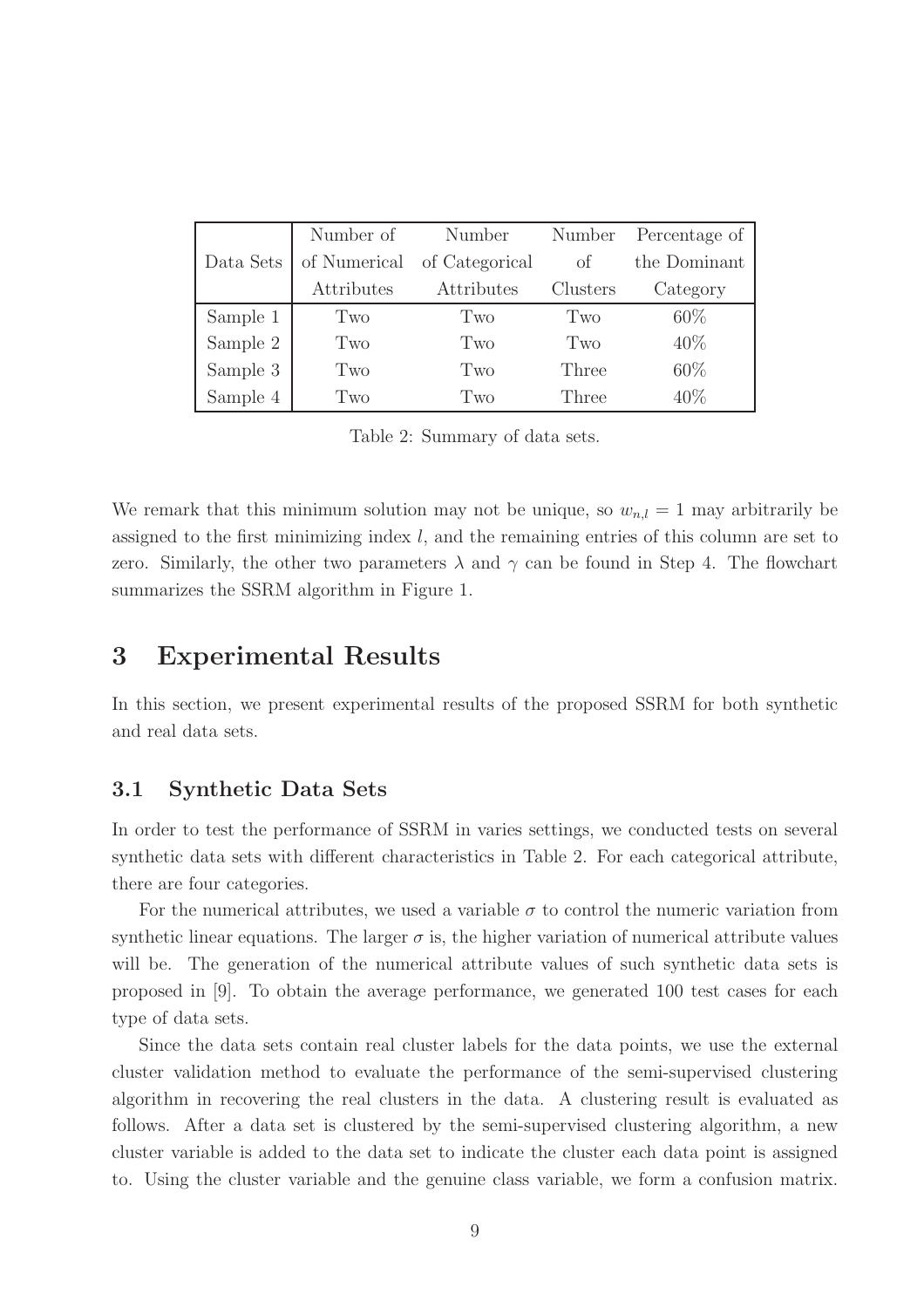Let  $a_i$  be the maximal number of the points assigned to cluster i and whose genuine class is i. The clustering accuracy  $r$  is then defined as

$$
r = \frac{1}{n} \sum_{i=1}^{k} a_i
$$

|          |                 | Sample 1         |                     | Sample 2        |                  |                    |  |
|----------|-----------------|------------------|---------------------|-----------------|------------------|--------------------|--|
| $\sigma$ | Accuracy $(\%)$ | $#$ of iteration | $(\lambda, \gamma)$ | Accuracy $(\%)$ | $#$ of iteration | $(\lambda,\gamma)$ |  |
| 0.1      | 99.00           | 49.27            | (0.92, 0.08)        | 95.93           | 48.50            | (0.93, 0.07)       |  |
| 0.3      | 96.30           | 24.97            | (0.75, 0.25)        | 92.03           | 25.24            | (0.77, 0.23)       |  |
| 0.5      | 92.68           | 19.74            | (0.63, 0.37)        | 86.34           | 19.77            | (0.65, 0.35)       |  |
| 0.8      | 88.35           | 20.27            | (0.50, 0.50)        | 78.06           | 18.90            | (0.52, 0.48)       |  |
| 1.0      | 85.12           | 46.38            | (0.42, 0.58)        | 76.81           | 19.34            | (0.45, 0.55)       |  |
| 1.5      | 80.72           | 46.38            | (0.29, 0.71)        | 72.06           | 25.79            | (0.31, 0.69)       |  |
| 2.0      | 68.14           | 111.5            | (0.21, 0.79)        | 70.33           | 37.89            | (0.22, 0.78)       |  |

where  $n$  is the number of records in the data set.

Table 3: Average clustering results.

|          |                 | Sample 3         |                     | Sample 4        |                  |                    |  |
|----------|-----------------|------------------|---------------------|-----------------|------------------|--------------------|--|
| $\sigma$ | Accuracy $(\%)$ | $#$ of iteration | $(\lambda, \gamma)$ | Accuracy $(\%)$ | $#$ of iteration | $(\lambda,\gamma)$ |  |
| 0.5      | 80.22           | 24.85            | (0.55, 0.45)        | 73.87           | 29.65            | (0.55, 0.45)       |  |
| 1.0      | 71.02           | 33.84            | (0.40, 0.60)        | 60.74           | 42.44            | (0.40, 0.60)       |  |
| 1.5      | 61.27           | 53.29            | (0.29, 0.71)        | 53.29           | 57.77            | (0.29, 0.71)       |  |
| 2.0      | 56.47           | 71.09            | (0.21, 0.79)        | 48.76           | 67.61            | (0.21, 0.79)       |  |

Table 4: Average clustering results.

The average synthetic results and number of iterations required for convergence are summarized in Table 3 and Table 4. The results show that the proposed algorithm is efficient. In addition, we find the crucial factor that governs the accuracy of the SSRM is the noise standard deviation  $\sigma$  and the dominant percentage of the category value in the categorical attributes. Figure 2 shows the clusters of points and their corresponding regression plots. We observe from Figure 2 that the least-square estimates are very sensitive to outlying observation and this explains why the weighting parameter  $\lambda$  shifts from the numerical attributes to the categorical attributes ( $\lambda \geq \gamma$ ) for a large  $\sigma$ . Because the disturbance from the numerical attributes becomes more significant, which in terms increase the difficulty to perform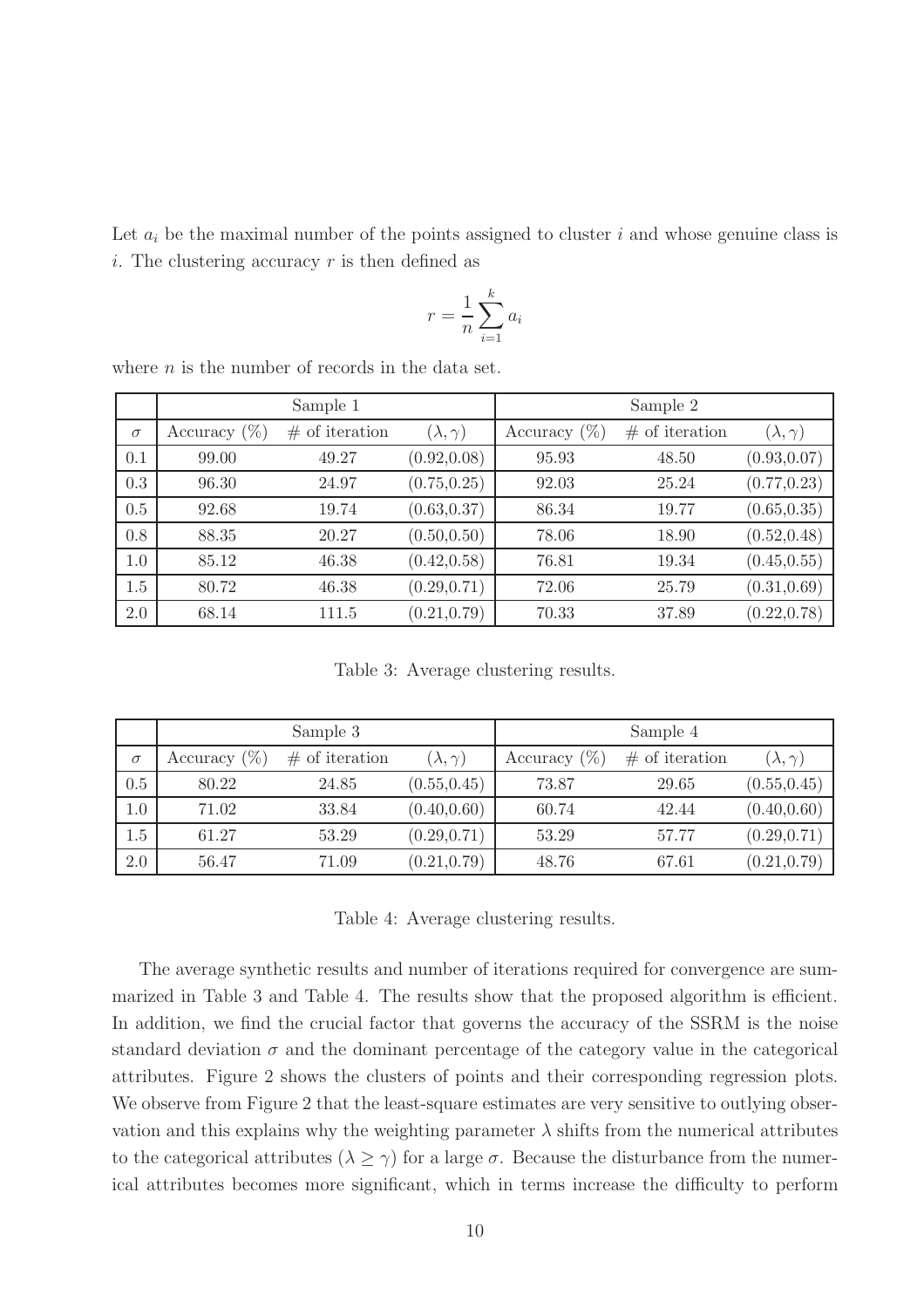regression analysis. The SSRM relies very much on the characteristics of the categorical attributes.

We also remark that the clustering accuracies of Sample 1 and Sample 3 are better than those of Sample 2 and Sample 4. This implies that the categorical attributes play an important role in the clustering process. We observe that there is a significant dividend on  $\sigma = 2.0$  for the convergence rate. For  $\sigma$  smaller than this level, the SSRM is efficient. Figure 2 clearly shows the proposed algorithm perform quite well in the recovery of the underlying cluster structure and regression models.

Besides linear regression models, our current framework can also be applied to other nonlinear regression models. Here we consider quadratic regression models. Similar to the linear case, we constructed four types of synthetic data sets, namely Sample A, Sample B, Sample C and Sample D (see the generation of these data sets in [9]). For simplicity of discussion, we only test for quadratic equations in several settings. For each generated data set, we assigned two clusters and the dominant category involves in 60% of category values in each categorical attribute. We take the average of the results obtained by performing 100 tested cases. For the numerical attributes, the aim is to plot quadratic equations for each of those two clusters. For example, if there are two numerical attributes variables (stored in the  $N \times 1$  vectors  $Z_1$  and  $Z_2$  where N is the number of records, and  $Z_2$  corresponds to the dependent attributes) and two clusters are found in the data set, the regression models would be in the form:

$$
Z_2^T = \alpha^T [1, Z_1, Z_1^2]
$$

where  $\alpha$  is a  $3 \times 1$  vector with regression coefficients as entries. Here we try different initial values ti get the best solution. For Sample A, B and D, we considered initials

$$
\alpha_1 = (-19, 2, 0)
$$
 and  $\alpha_2 = (-31, 2, 0).$ 

For Sample C, we considered initials

$$
\alpha_1 = (9, 0, 0)
$$
 and  $\alpha_2 = (7, 0, 0)$ .

Experimental results are reported in Table 5. The results demonstrate that the performance of semi-supervised clustering models is quite well. High clustering accuracy results are obtained. Similarly to those of linear regressions. Figures 3 and 4 show the clusters of points and their corresponding regression plots. The figures clearly show that the proposed algorithm perform quite well in the recovery of the underlying cluster structure and regression models.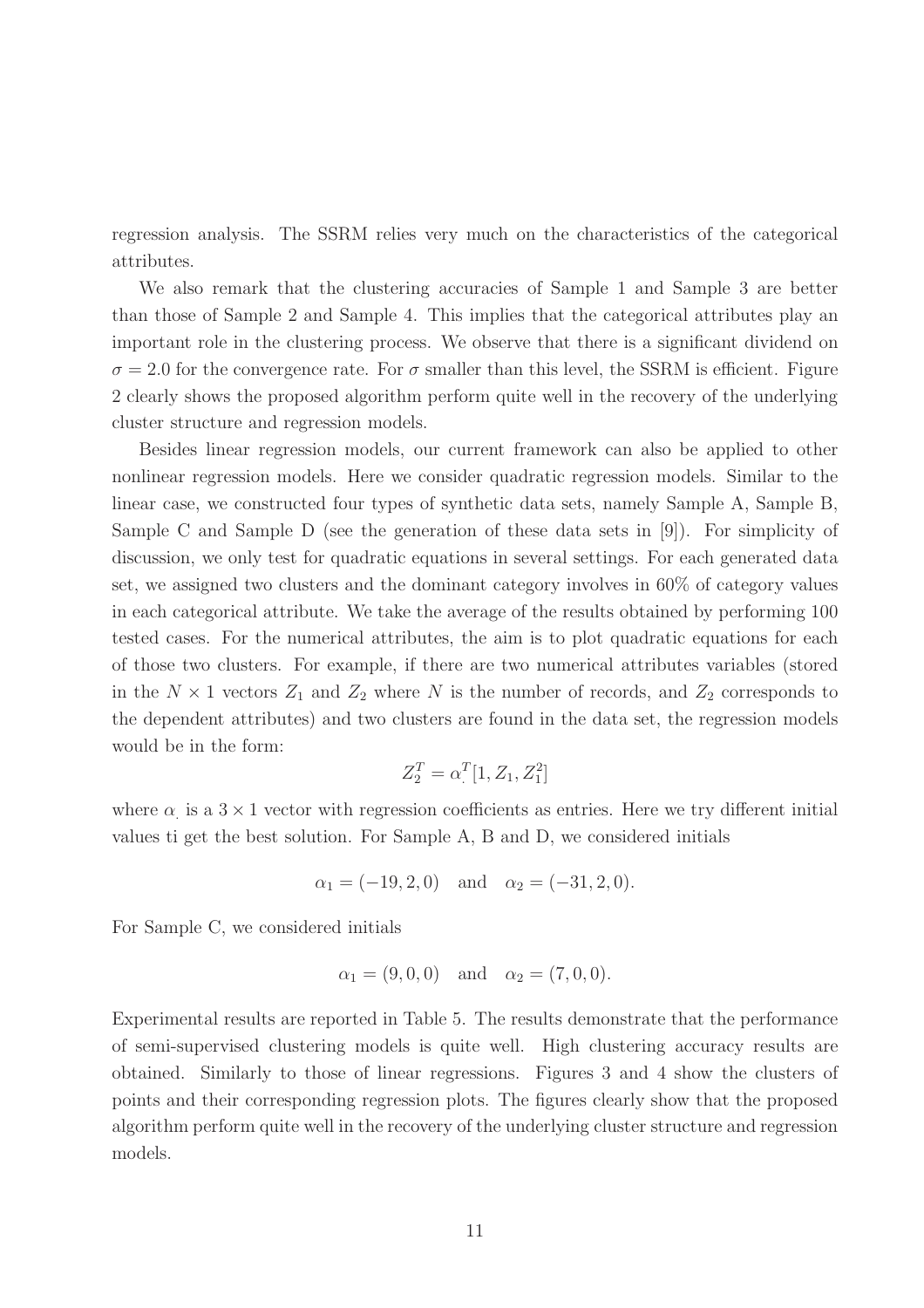

Figure 2: Plots of two regression models for Sample 1 (upper) and three regression models for Sample 3 (bottom) with  $\sigma = 1.5$  and 1.0 respectively. ( $\star$ ,  $\Box$ , +) refer to different data set labels.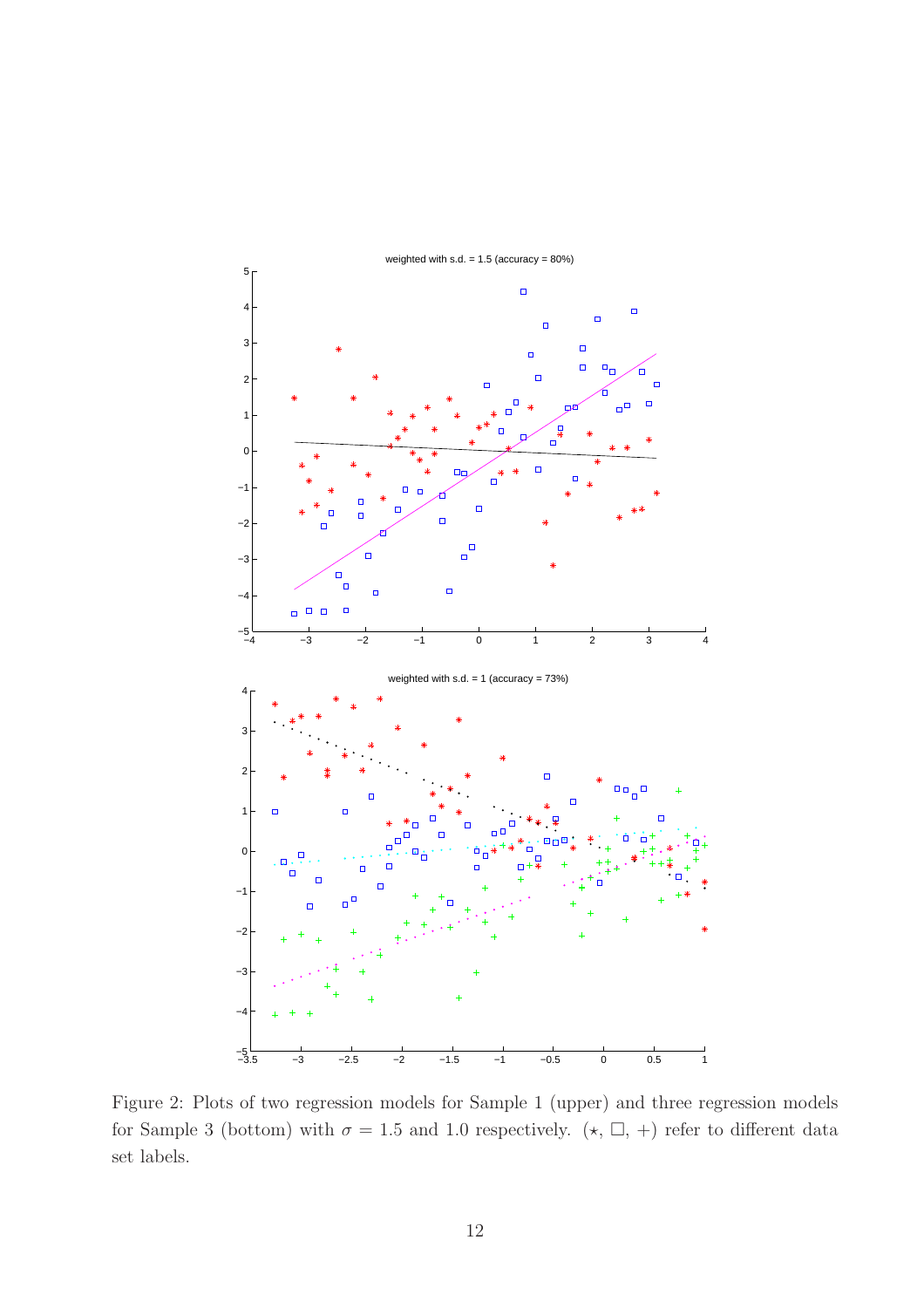

Figure 3: Plots of Sample A (upper) and Sample B (bottom), both with  $\sigma = 1.5(\star)$  refers to different data set labels.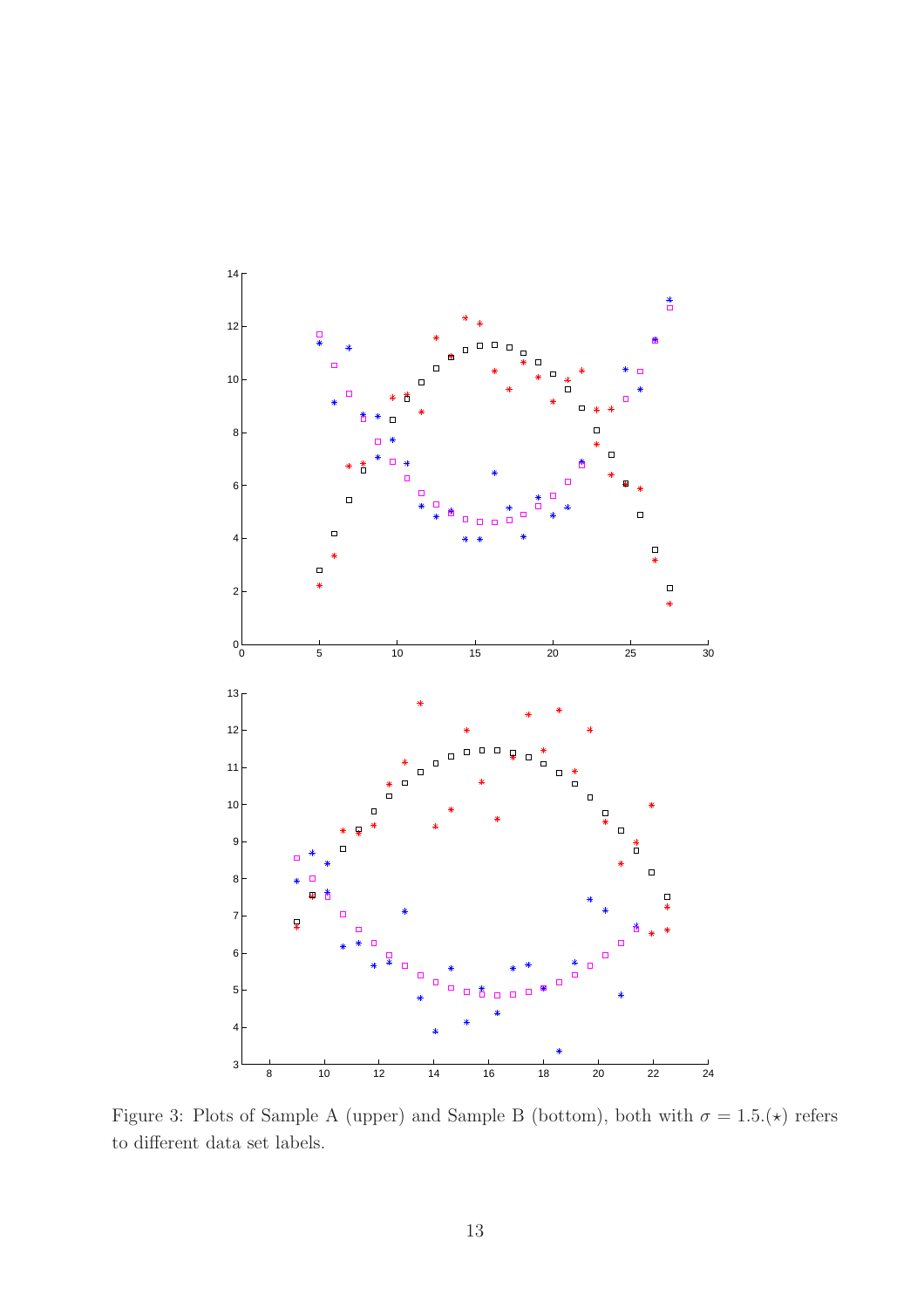

Figure 4: Plots of Sample C (upper) and Sample D (bottom), both with  $\sigma = 1.5$ . ( $\star$ ) refers to different data set labels.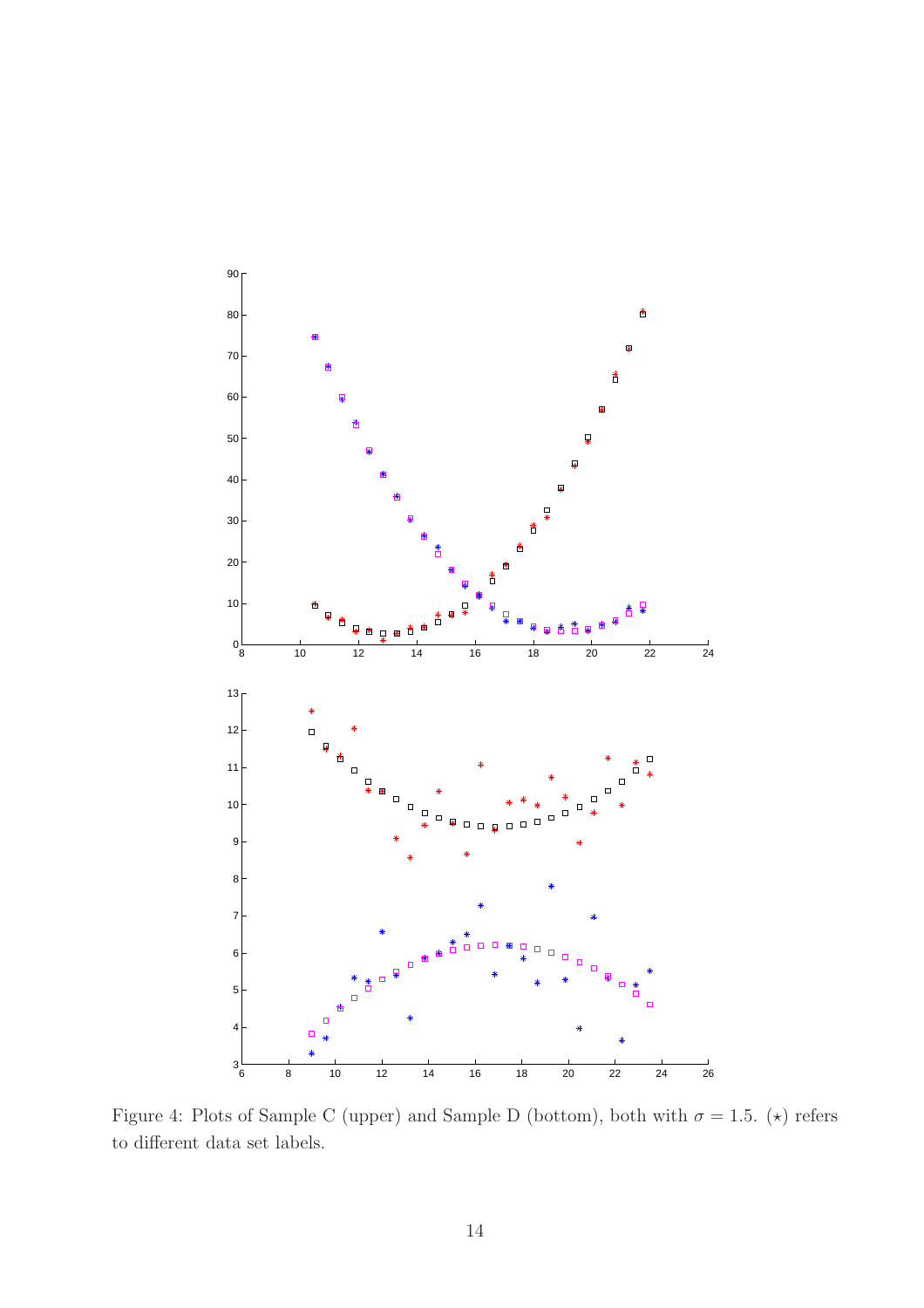|                     | Sample        | $\sigma = 0.1$ | $\sigma = 0.3$ | $\sigma = 0.5$ | $\sigma = 0.8$ | $\sigma = 1.0$ | $\sigma = 1.5$ | $\sigma = 2.0$ |
|---------------------|---------------|----------------|----------------|----------------|----------------|----------------|----------------|----------------|
|                     | А             | 99.11          | 97.84          | 96.89          | 95.37          | 93.88          | 85.84          | 77.54          |
| Accuracy            | B             | 98.94          | 97.58          | 96.58          | 94.88          | 93.06          | 89.22          | 85.14          |
| $(\%)$              | $\mathcal{C}$ | 100.0          | 100.0          | 100.0          | 100.0          | 100.0          | 100.0          | 100.0          |
|                     | D             | 100.0          | 100.0          | 99.94          | 99.84          | 99.84          | 99.44          | 99.32          |
|                     | А             | 69.20          | 31.44          | 20.37          | 17.09          | 15.28          | 10.74          | 10.38          |
| Number of           | B             | 67.17          | 30.15          | 19.06          | 15.67          | 13.94          | 11.72          | 10.67          |
| Iterations          | $\mathcal{C}$ | 118.9          | 38.29          | 27.74          | 19.91          | 16.55          | 12.94          | 11.33          |
|                     | D             | 228.1          | 130.1          | 92.78          | 67.89          | 67.89          | 42.83          | 34.73          |
|                     | А             | (0.87, 0.13)   | (0.61, 0.39)   | (0.46, 0.54)   | (0.33, 0.67)   | (0.28, 0.72)   | (0.14, 0.80)   | (0.09, 0.91)   |
| $(\lambda, \gamma)$ | B             | (0.87, 0.13)   | (0.62, 0.38)   | (0.47, 0.53)   | (0.33, 0.67)   | (0.28, 0.72)   | (0.20, 0.80)   | (0.15, 0.85)   |
|                     | $\mathcal{C}$ | (0.72, 0.28)   | (0.47, 0.53)   | (0.35, 0.65)   | (0.25, 0.75)   | (0.22, 0.78)   | (0.16, 0.84)   | (0.13, 0.87)   |
|                     | D             | (0.56, 0.44)   | (0.25, 0.75)   | (0.16, 0.84)   | (0.09, 0.91)   | (0.09, 0.91)   | (0.05, 0.95)   | (0.03, 0.97)   |

Table 5: Average clustering results for quadratic regression models.

## 3.2 A Real Data Set

To further evaluate the SSRM algorithm, we implemented it for a real data set – the German data set [22]. The German data set has 1000 consumer credit records. The records consist of both numerical and categorical attributes. For the credit records, the data set can be classified into two groups: Good Credit (on-time return loan) and Bad Credit (bad debt incurred). Thus, we can use this real classification to examine the SSRM clustering performance. All the records were studied as there is no missing value in the data set. The categorical data are: Status of existing checking account, Credit history, Purpose, Savings account/bonds, Present employment, Personal status and sex, Other debtors / guaranteers, Property, Other installment plans, Housing, Job, Telephone, and foreign worker. The average clustering accuracy for our model, compared with the given Good/Bad clusters, is 68.40%.

There are some obvious differences between the two clusters. For the Telephone attributes, most Bad debt customers registered their telephone numbers under their customer records whereas those Good debtors didn't. Moreover, for the Present employment, most Good debtors have employed in the present position for less than four years. On the contrary, a large number of Bad debtors have worked at a stable position which last for more than seven years. This is indeed a counter-pole for a common conception that a stable worker would be capable or would take up the responsible for its own debt! There are eleven categorical choices for Purpose. For Good debtors, if the loan is for purchase, they use the money to buy day-to-day necessities like television or radio, whereas most of the Bad debtors tend to buy luxury goods like car.

The numerical attributes are: Duration in month  $(z_1)$ , Installment rate in percentage of disposable income (z<sub>2</sub>), Present residence since (z<sub>3</sub>), Age in years (z<sub>4</sub>), Number of existing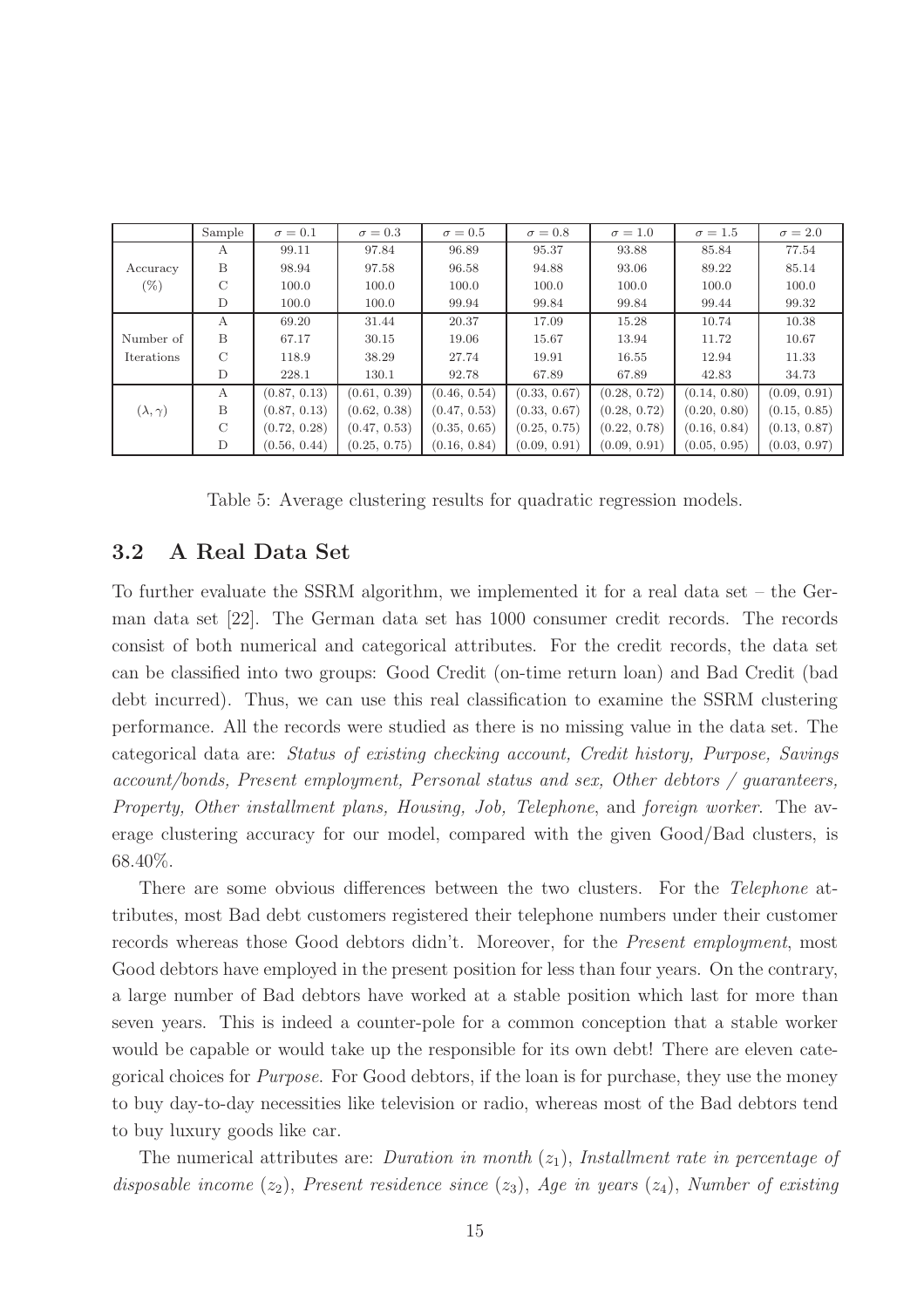credits at this bank  $(z_5)$ , Number of people being liable to provide maintenance for  $(z_6)$ , and *Credit amount*  $(z_7)$ . The regression models obtained from SSRM are given as follow:

$$
z_7 = 50.8 + 1564.4z_1 + 111.4z_2 - 588.8z_3 - 14.7z_4 + 8.6z_5 + 98.8z_6
$$
 (Good Credit)

$$
z_7 = -659.3 + 4558.7z_1 + 232.3z_2 - 1214.3z_3 + 146.1z_4 + 26.1z_5 - 498.6z_6
$$
 (Bad Credit)

Differences and similarities are found. The positive intercept indicates that for a Good debtor with  $z_j = 0$  for  $j = 1, 2, 3, 4, 5, 6$ , the Credit amount would be \$50.8. This would be interpreted as, in the absence of all regressors, Good debtors have the tendency to acquire more money. However, for the Bad debtors, the initialization for borrowing is negative. Indeed, these intercepts would evaluate the effect brought by other factors, like psychological differences, that have not been studied in this research. The regressor  $A\ddot{\theta}e$  performs differently in these two clusters. For Good Credit, an older debtors tend to borrow less. However, the regression coefficient for  $z_4$  indicates that a unit increase of Bad debtor's age will raise the Credit amount by \$146.1. Also, Credit amount for Bad Credit is negatively related to the number of people being liable to provide maintenance  $(z_6)$ . But two variables are positively related for Good Debtors. This is reasonable because the debtors with good credit record are more likely to find guaranteer. Although credit behavior is not the main objective of our study, our SSRM works well in this situation.

## 4 Concluding Remarks

In this paper, we proposed a combined mathematical model, SSRM, for modeling both numerical and categorical data. The cornerstone for this SSRM is integrating two conventional mathematical methods, K-mode clustering and regression model. A major advantage is its flexibility. SSRM can deal with both numerical and categorical data for a wide variety of data. This model is particularly useful in analyzing data with a slight dominant categorical data. It is also remarkable to notice the fast convergence rate of SSRM as demonstrated by our experimental results.

# References

- [1] Anderberg, M. R. (1973). Cluster analysis for applications. New York: Academic.
- [2] Ball, G. H. and Ball, D. J. (1967). A clustering technique for summarizing multivariate data, Behavioral Science, v.12, pp. 153-155.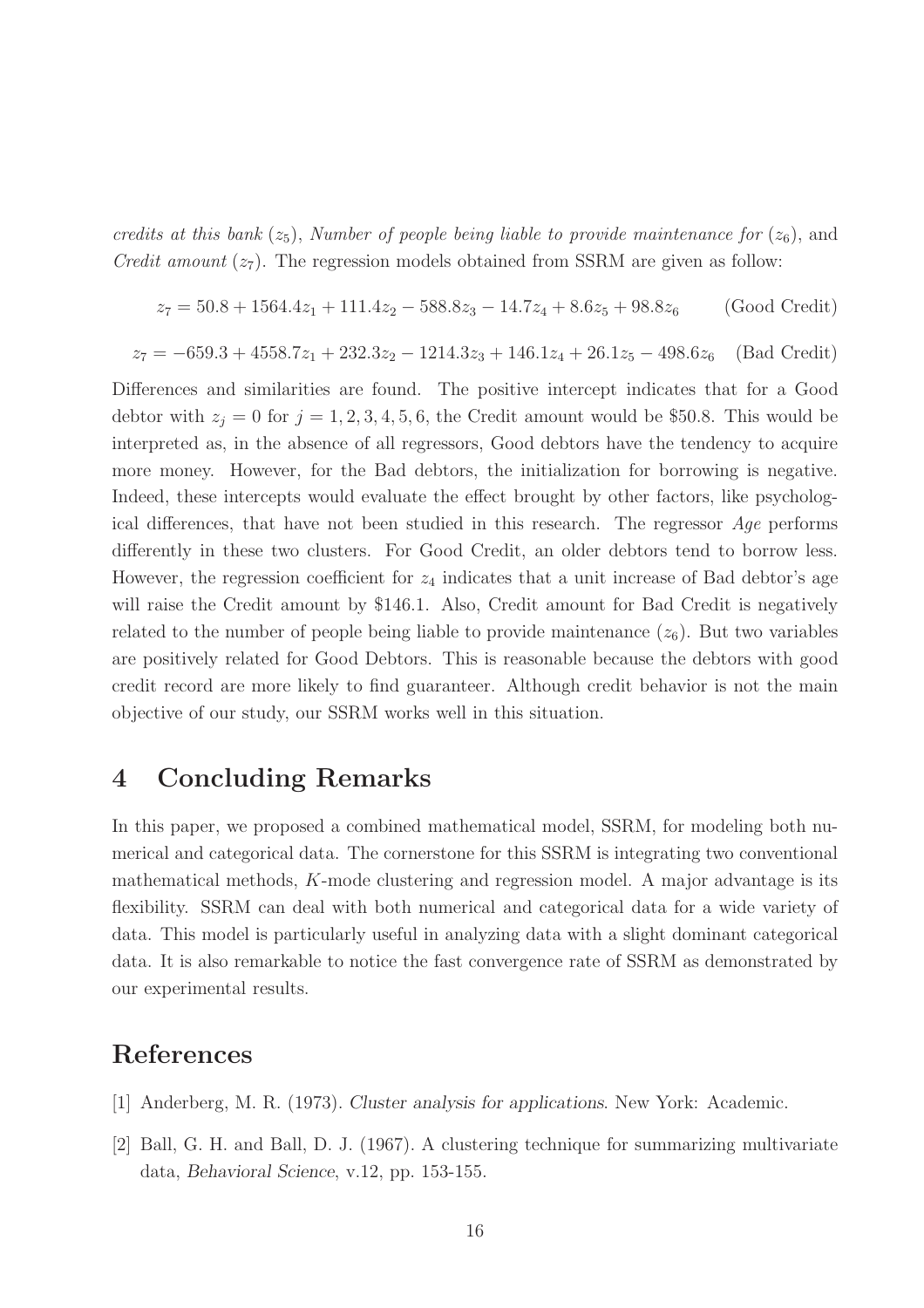- [3] Bezdek, J. C. (1980). A convergence theorem for the fuzzy ISODATA clustering algorithms, IEEE Trans. Pattern Anal. Machine Intell., v. PAMI-2, pp. 1-8.
- [4] Blum, A. and Mitchell, T. (1998). Combining labeled and unlabeled data with cotraining, Proceedings of the 11th Annual Conference on Computational Learning Theory, pp.39-48.
- [5] Chan, E. Y., Ching, W.K., Ng, M. K and Huang, J. Z. (2004). An optimization algorithm for clustering using weighted dissimilarity measures, Pattern Recognition, v.37, pp. 943- 952.
- [6] Ching, W. K., Ng, M and Wong, K. K. (2004). Hidden Markov model and its applications in customer relationship management, IMA Journal of Management Mathematics, v.15, pp. 13-24.
- [7] Chaturvedi, A., Green, P. and Carroll, J. (2001). K-modes clustering, Journal of Classification, v18, pp. 35-55.
- [8] Duda, R. O. and Hart, P. E. (1973). Pattern classification and scene analysis, New York: John Eiley & Sons.
- [9] Hathaway, R. J. and Bezdek, J. C. (1993). Switching regression models and fuzzy clustering, IEEE Transactions on Fuzzy Systems, v. 1, pp. 195-204.
- [10] Huang, J. Z. (1998). Extensions to the k-means algorithm for clustering large data sets with categorical values, *Data Mining Knowledge Discovery*, v. 2, pp. 283-304.
- [11] Huang, J. Z. and Ng, M. K. (1999). A fuzzy k-modes algorithm for clustering categorical data, IEEE Trans. on Fuzzy Systems, v. 7, pp. 446-452.
- [12] Huang, J. Z. and Ng, M. K. (2003). A note on K-modes clustering, Journal of Classification, v. 20, pp. 257-261.
- [13] Hubert, M. and Rousseeuw, P. J. (1997). Robust regression with both continuous and binary regressors, Journal of Statistical Planning and Inference, v. 57, pp. 153-163.
- [14] Jain, A. K. and Dubes, R. C. (1988). Algorithms for clustering Data, Englewood Cliffs, NJ: Prentice-Hall.
- [15] Kleinbaum, D. G., Kupper, L. L., and Muller, K. E. (1998). Applied regression analysis and other multivariate methods, Pacific grove, California: Duxbury Press.